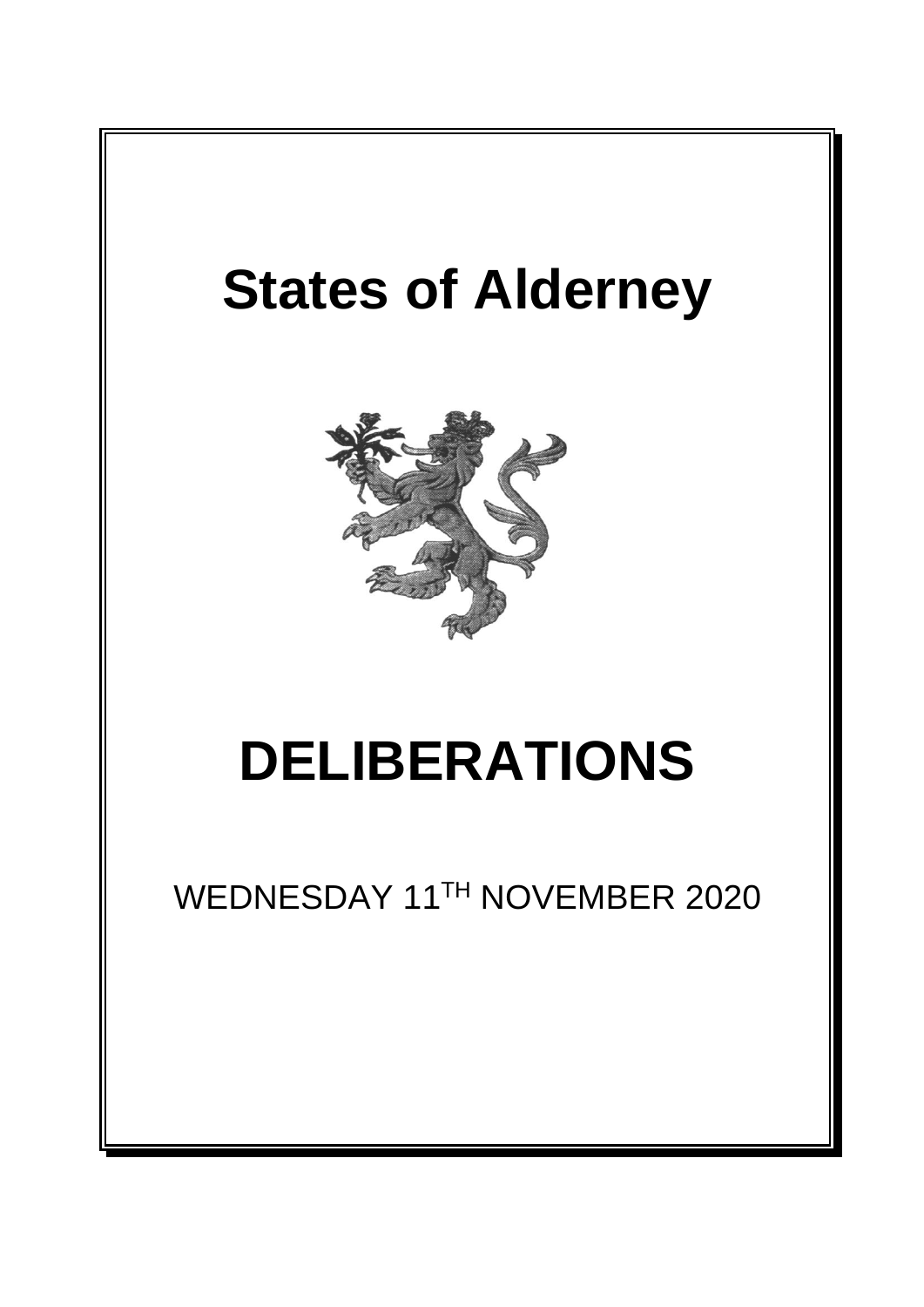# **STATES OF ALDERNEY**

# **DELIBERATIONS**

### **FOR THE STATES MEETING**

### **ON WEDNESDAY 11 TH NOVEMBER 2020 AT 1730HRS**

Present: Mr William Tate, President Mr Bill Abel Ms Annie Burgess Mr James Dent Mr Kevin Gentle Mr Christian Harris Mr Louis Jean Mr Graham McKinley, OBE Mr Steve Roberts Mr Alex Snowdon

Lieutenant G T Workman RN (Rtd) represented His Excellency The Lieutenant-Governor of the Bailiwick of Guernsey.

Before the meeting commenced the President gave an apology concerning his comments at the meeting on 14<sup>th</sup> October re Item VI The Requête.

#### **Item I The Emergency Powers (Coronavirus) (General Provision) (Bailiwick of Guernsey) (No.7) Regulations, 2020**

**The States of Alderney resolved not to annul The Emergency Powers (Coronavirus) (General Provision) (Bailiwick of Guernsey) (No.7) Regulations, 2020.**

Proposed by Mr James Dent Seconded by Mr Alex Snowdon

#### **Approved unanimously**